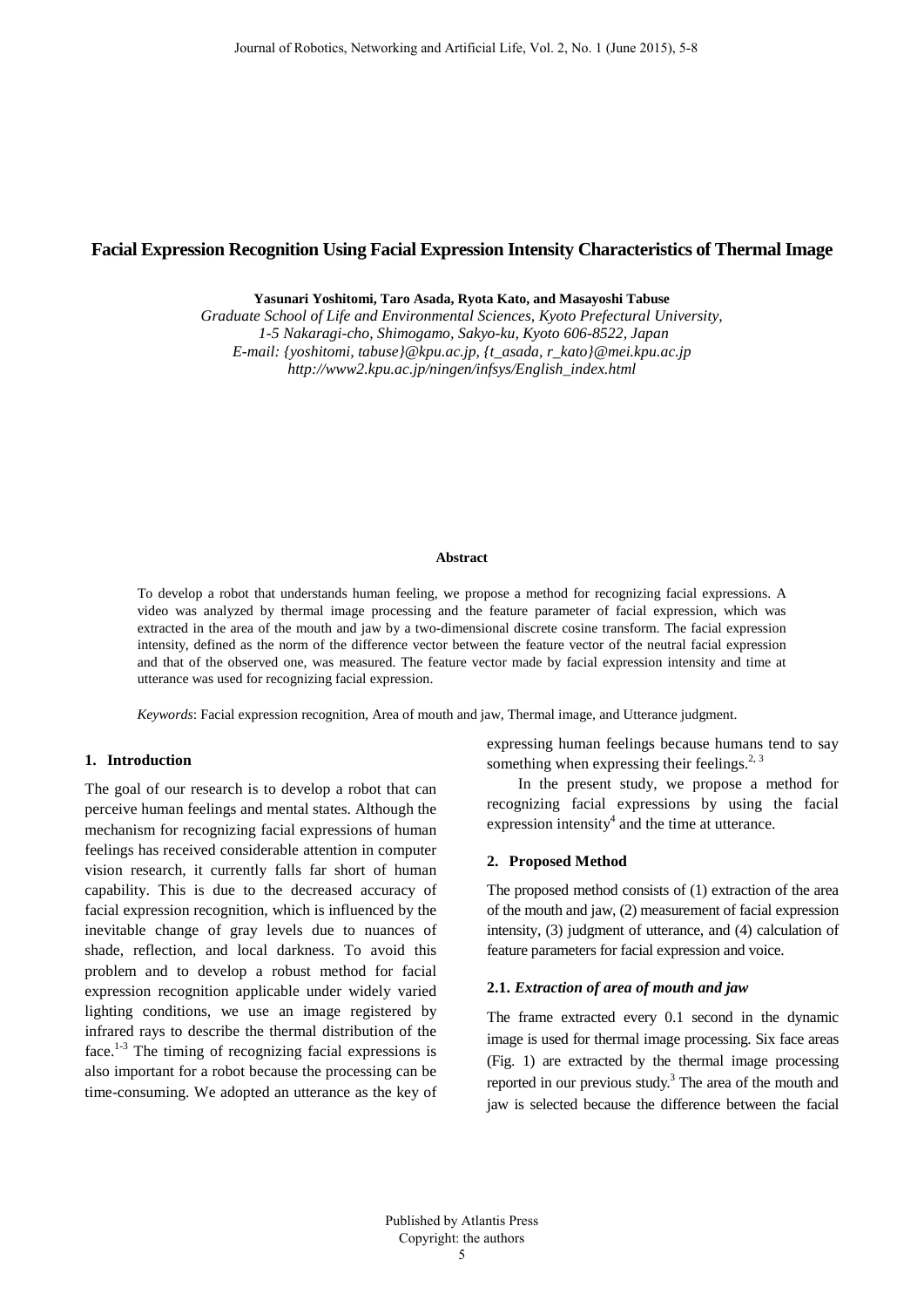expressions of neutral and happy appears distinctly in this area.4 Fig. 2 shows an example of the thermal face image and the image of the area of a mouth and jaw.



Fig. 1. Blocks for extracting face-part areas (left), and the thermal image after face part extraction (right). $2,6$ 



Fig. 2. Thermal face image (left) and image of the area of the mouth and jaw (right). $4$ 

# **2.2.** *Measurement of facial expression intensity*

For the extracted frame, the feature vector of facial expression is extracted in the area of the mouth and jaw by applying a two-dimensional discrete cosine transform (2D-DCT) for each domain of  $8 \times 8$  pixels.<sup>4</sup> We select 15 lowfrequency components of the 2D-DCT coefficients, except for the direct current component, as the feature parameters for expressing facial expression. $4$  Then, we obtain the mean of the absolute value for each 2D-DCT coefficient component in the area of the mouth and jaw. $4$  In total, we obtain 15 values as elements of the feature vector. The facial expression intensity, defined as the norm of the difference vector between the feature vector of the neutral facial expression and that of the observed expression, can be used for analyzing a change of facial expression.<sup>4</sup>

## **2.3.** *Judgment of utterance*

The sound data are smoothed and sampled to erase noise. Then, all sampled data that fall within  $\left[ \overline{x}_{s}-14\sigma_{s},\overline{x}_{s}+14\sigma_{s}\right]$ , where  $\overline{x}_{s}$  and  $\sigma_{s}$  express the average and the standard deviation of the sound data value, respectively, for one second under the condition of no utterance, are considered to be the range of no utterance.<sup>4</sup> When at least one sampled datum has a value outside  $[\bar{x}_s - 14\sigma_s, \bar{x}_s + 14\sigma_s]$ , our system judges that the sound data contain an utterance.<sup>4</sup>

#### **2.4.** *Feature parameters*

We use two feature parameters as the elements of the feature vector. One is the mean of the standardized facial expression intensity at each utterance and for 0.3 seconds before and after the utterance. The other is the standardized time at each utterance. The standardization used for making feature parameters is expressed by Eq. (1).

$$
x_{i,j}^* = \frac{x_{i,j} - \overline{x}_i}{\sigma_i} \tag{1}
$$

where  $x_{i,j}^*$ ,  $x_{i,j}$ ,  $\overline{x}_i$ , and  $\sigma_i$  express the standardized feature parameter, the measured feature parameter, the average, and the standard deviations of the measured feature parameters of the training data, respectively, and  $i, j$  denote the number (1 or 2) of the feature parameter and number  $(1, 2, \dots, m)$  of the utterance, respectively. Then, clustering by using the Ward method is performed for each of the training and the test data to decide major and minor clusters for each class of facial expressions in the feature vector space. Then, for recognizing facial expressions of the test data, we use the coordinates of the center of gravity of the major cluster for each class of facial expressions for the training and the test data.

# **3. Experiments**

# **3.1.** *Conditions*

The thermal image produced by the thermal video system (Nippon Avionics TVS-700) and the sound captured from an Electret condenser microphone (Sony ECM-23F5), as amplified by a mixer (Audio-Technica AT-PMX5P), were transformed into a digital signal by an A/D converter (Thomson Canopus ADVC-300) and were input into a computer (DELL Optiplex 780, CPU: Intel Core 2 Duo E8400 3.00 GHz, main memory: 3.21 GB, and OS: Windows 7 Professional (Microsoft) with an IEEE1394 interface board (I∙O Data Device 1394- PCI3/DV6). We used Visual C++ 6.0 (Microsoft) and Visual C++ 2008 Express Edition (Microsoft) as the programming language. To generate a thermal image, we set the condition so that the thermal image had 256 gray levels for the detected temperature range. The temperature range for generating a thermal image was set to easily extract the face area on the image. We saved the visual and audio information in the computer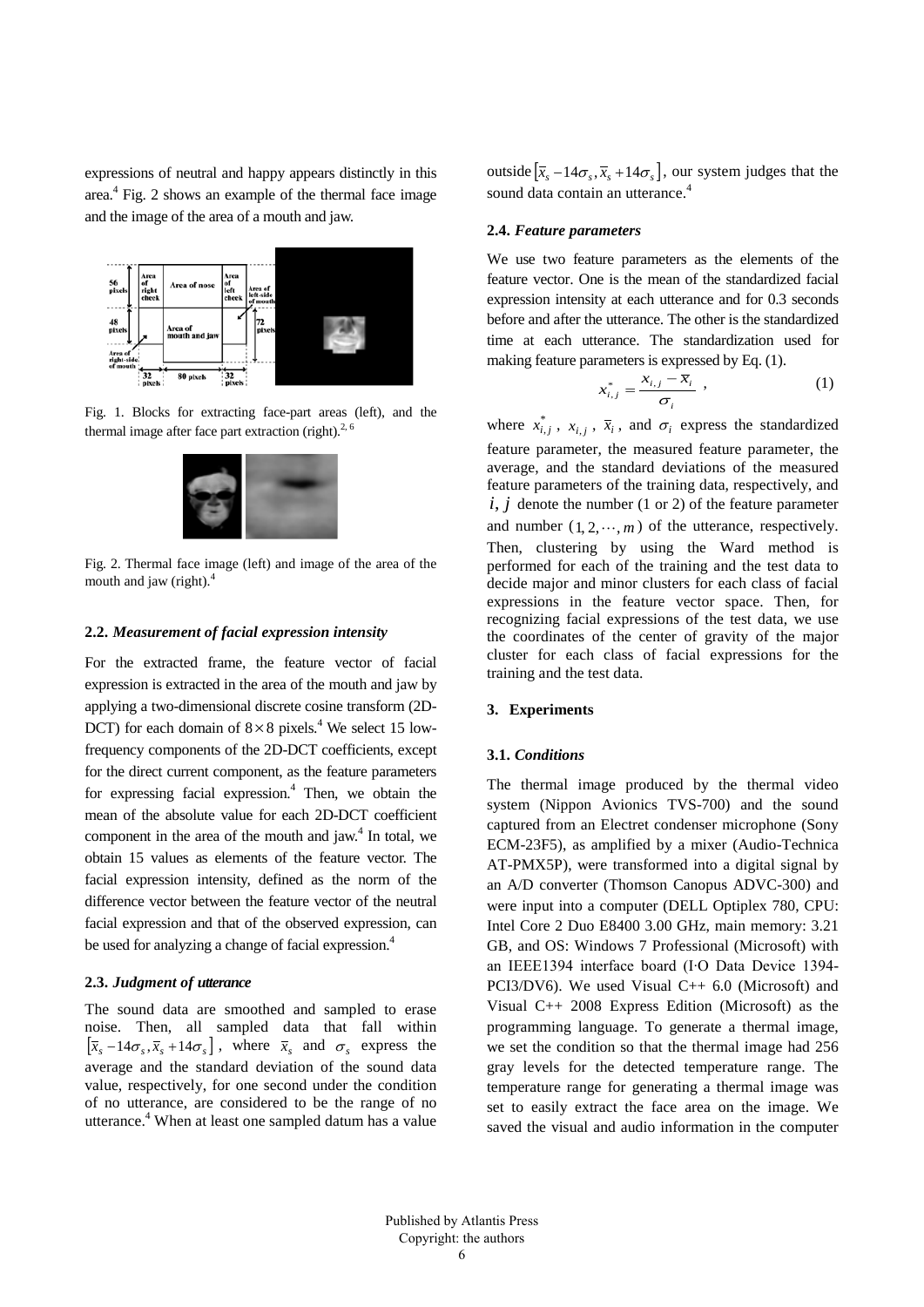as a Type 2 DV-AVI file, in which the video frame had a spatial resolution of 720×480 pixels and 8-bit gray levels, and the sound of 48 kHz and 16-bit levels was saved in a stereo PCM format.

Subject A, a man with glasses, performed in alphabetical order each of the intentional facial expressions of angry, happy, neutral, sad, and surprised, while speaking the semantically neutral utterance of each of the Japanese first names of "taro" (the first and last vowels of which are  $\langle a \rangle$  and  $\langle o \rangle$  and "tsubasa" (the first and last vowels of which are  $\langle u \rangle$  and  $\langle a \rangle$ . In the experiment, Subject A intentionally maintained a front view in the AVI files, which were saved as both training and test data. We assembled 15 samples as the training data and 15 samples as the test data. The AVI files were used for measuring the facial expression intensity. The WAV files obtained from the AVI files were used for measuring time at utterance.

# **3.2.** *Results and discussion*

The thermal face image depended on the emotion of the subject even at 0.3 seconds before starting to speak (Fig. 3). In comparison with the data analyzing at the time of utterance, the difference of the time series of facial expression intensity for the five kinds of emotion became more distinct when analyzing data in the time range from 0.3 seconds before starting to speak to 0.3 seconds after finishing speaking.

Table 1 shows the number of utterances belonging to each cluster. Fig. 4 shows the facial expression intensity corresponding to each cluster in the time range from 0.3 seconds before starting to speak to 0.3 seconds after finishing speaking. Fig. 5 shows the waveform at utterance corresponding to each cluster. Fig. 6 shows



Fig. 3. Thermal face images belonging to major clusters of training data at 0.3 seconds before starting to speak "taro" (upper) and "tsubasa" (lower).

the two-dimensional distribution of the center of gravity of the major cluster for each class of facial expressions for the training and the test data. The recognition accuracy of facial expressions was 100% and 60% for the utterance of "taro" and "tsubasa", respectively, by

Table 1. Number of utterances belonging to each cluster.

| 1) taro    |       |       |       |         |     |           |
|------------|-------|-------|-------|---------|-----|-----------|
|            |       | angry | happy | neutral | sad | surprised |
| training   | major | 13    | 11    | 10      | 14  | 11        |
|            | minor | 2     |       | 5       |     |           |
| test       | major | 13    | 13    | 13      | 8   | 8         |
|            | minor | 2     | 2     | 2       |     |           |
| (2)tsubasa |       |       |       |         |     |           |
|            |       | angry | happy | neutral | sad | surprised |
| training   | major | 12    | 10    | 9       | 11  | 14        |
|            | minor | 3     | 5     | 6       |     |           |
| test       | major | 14    | 12    | 14      | 13  | 10        |
|            | minor |       | 3     |         | 2   | 5         |

| $(1)$ taro |                                                                      |                                                                        |  |  |  |
|------------|----------------------------------------------------------------------|------------------------------------------------------------------------|--|--|--|
|            | major                                                                | minor                                                                  |  |  |  |
| angry      | 40<br>20<br>$\mathbf 0$<br>1.5<br>0.5<br>0<br>$\mathbb{1}$           | 40<br>20<br>$\mathbf 0$<br>0.5<br>1.5<br>0<br>$\mathbb{1}$             |  |  |  |
| happy      | 40<br>20<br>$\mathbf 0$<br>0.5<br>1.5<br>$\mathbf{1}$<br>0           | 40<br>20<br>$\mathbf 0$<br>0.5<br>1.5<br>o<br>$\mathbf{1}$             |  |  |  |
| neutral    | 40<br>20<br>$\mathbf 0$<br>0.5<br>1.5<br>$\mathbf 0$<br>$\mathbf{1}$ | 40<br>20<br>$\mathbf 0$<br>0.5<br>1.5<br>0<br>$\,$ 1 $\,$              |  |  |  |
| sad        | 40<br>20<br>$\mathbf 0$<br>0.5<br>1.5<br>0<br>1                      | 40<br>20<br>$\mathbf 0$<br>0.5<br>1.5<br>1<br>0                        |  |  |  |
| surprised  | 40<br>20<br>$\mathbf 0$<br>1.5<br>0.5<br>$\mathbf{1}$<br>$\mathbf 0$ | 40<br>20<br>$\mathbf 0$<br>1.5<br>0.5<br>$\mathbf 0$<br>$\mathbbm{1}$  |  |  |  |
|            |                                                                      |                                                                        |  |  |  |
| (2)tsubasa |                                                                      |                                                                        |  |  |  |
| angry      | major<br>40<br>20<br>$\mathbf 0$<br>1.5<br>0.5<br>$\mathbf{1}$<br>o  | minor<br>40<br>20<br>$\mathbf 0$<br>0.5<br>1<br>1.5<br>0               |  |  |  |
| happy      | 40<br>20<br>$\bf{0}$<br>1.5<br>o<br>0.5<br>$\mathbf{I}$              | 40<br>20<br>$\bf{0}$<br>$\bf{0}$<br>0.5<br>1<br>1.5                    |  |  |  |
| neutral    | 40<br>20<br>$\mathbf 0$<br>0.5<br>1.5<br>o<br>$\mathbf{1}$           | 40<br>20<br>$\bf{0}$<br>0.5<br>$1.5\,$<br>0<br>1                       |  |  |  |
| sad        | 40<br>20<br>$\mathbf 0$<br>$\mathbf 0$<br>0.5<br>1.5<br>$\mathbf{1}$ | 40<br>20<br>$\mathbf 0$<br>$\pmb{0}$<br>0.5<br>$\mathbf{1}$<br>$1.5\,$ |  |  |  |

Fig. 4. Example of time series of facial expression intensity corresponding to each cluster of training data; vertical axis: facial expression intensity, horizontal axis: time in seconds.